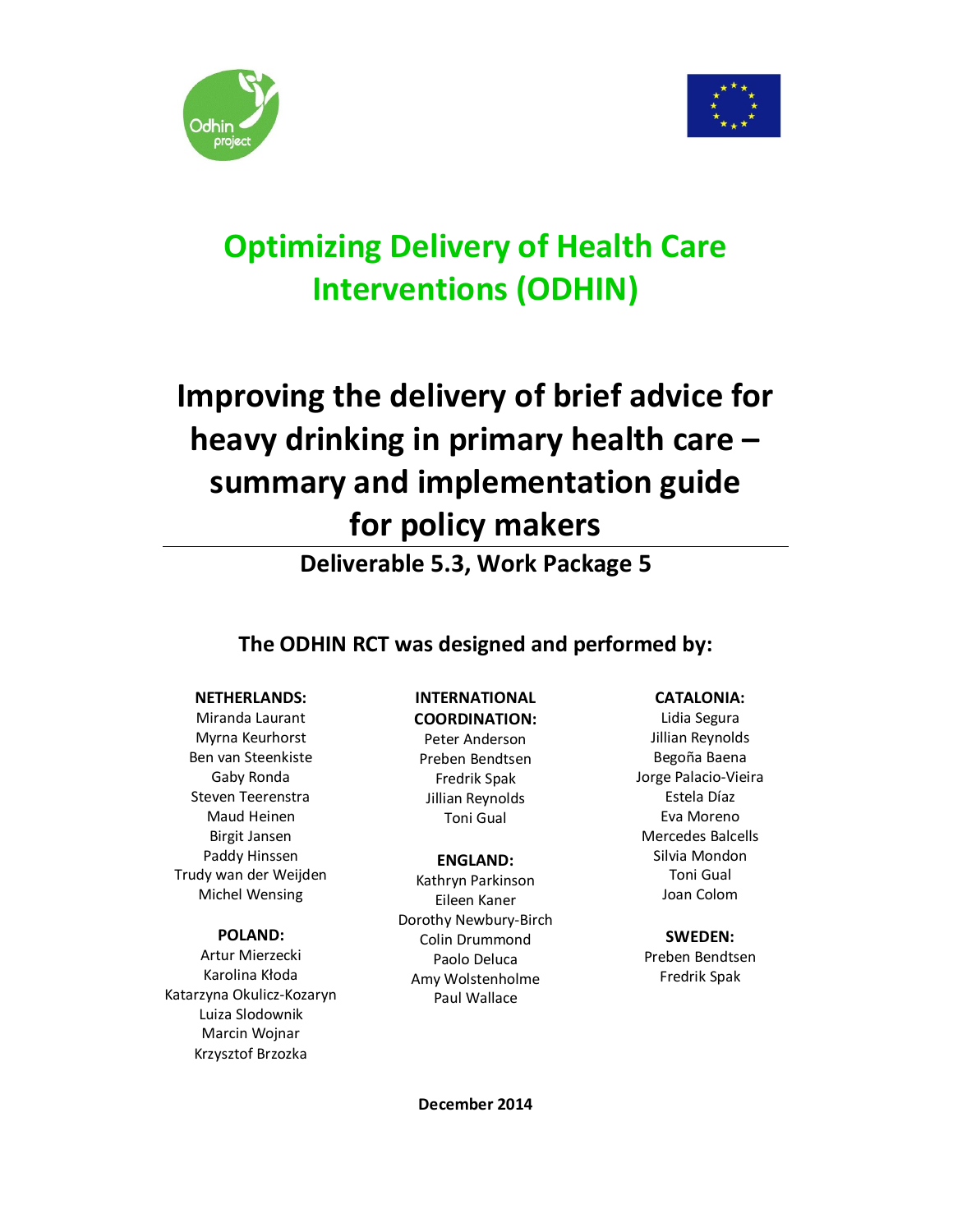



# **Table of Contents**

| Practical advice for implementation based on the ODHIN RCT experience 9 |  |
|-------------------------------------------------------------------------|--|
|                                                                         |  |
|                                                                         |  |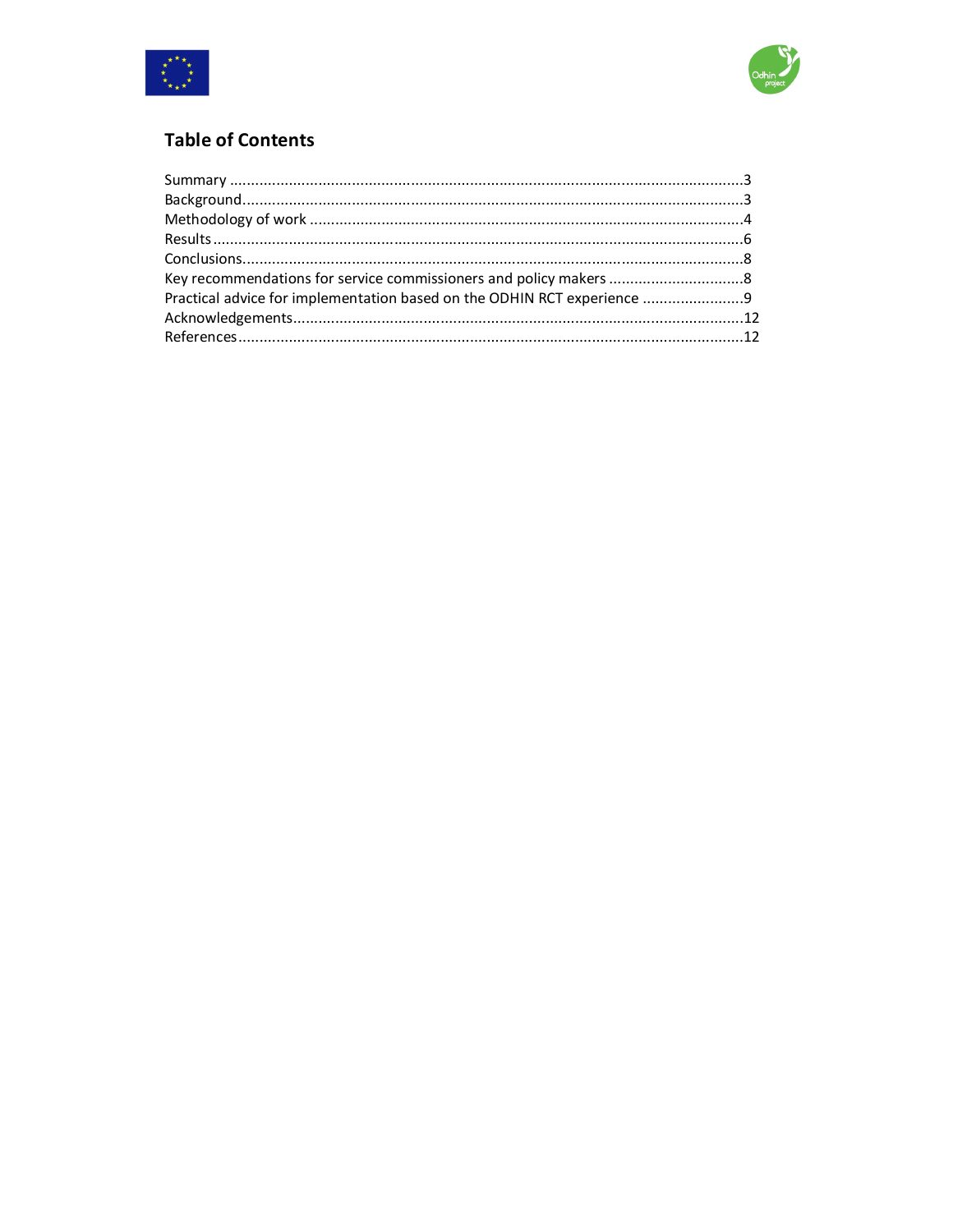



## **Summary**

- To increase the volume of brief advice delivered in primary health care for heavy drinking, jurisdictions and commissioners of health services are advised to offer specific training to primary health care providers on dealing with heavy drinking and to consider providing financial reimbursement to primary health care providers for delivering screening and brief advice.
- During normal practice, primary health care providers in five European jurisdictions (Catalonia, England, Netherlands, Poland and Sweden) give advice to reduce heavy drinking to 11 per 1,000 adult consultations.
- Providing training and support to primary health care providers increases intervention rates<sup>1</sup> for heavy drinking, with an effect still present six months after the training.
- Providing financial reimbursement to primary health care providers increases intervention rates, but only for the time that reimbursement is offered.
- The offer of referral of identified patients to an internet-based method of delivering advice (e-BI) does not influence intervention rates.
- The combination of provision of training and support plus financial reimbursement increases intervention rates more than the provision of training and support and financial reimbursement alone, but only for the time that financial reimbursement is offered.
- The impact of training and support and of financial reimbursement is largely due to more patients being screened for heavy drinking.
- The provider mix in the PHCU (doctor, nurse, practice assistant), operationalized by the proportion of providers within a PHCU that were doctors, does not influence the impact of training and support and financial reimbursement.

## **Background**

1

Alcohol consumption is a wholly or contributory cause for more than 200 diseases, injuries and other health conditions with ICD-10 codes.<sup>1</sup> For most diseases and injuries, there is a dose–response relationship with alcohol. Reduction in alcohol consumption is a key risk factor, whose reduction is essential to achieve global targets of reducing deaths from non-communicable diseases by 25% between 2010 and 2025.<sup>2</sup> There is a wealth of evidence that demonstrates the effectiveness<sup>3-5</sup> and cost-effectiveness<sup>6,7</sup>of screening and advice programmes to reduce alcohol consumption and alcohol-related mortality $8$ .

Many national and international guidelines recommend routine screening in primary health care (PHC) and the offer of advice to screen positive patients (e.g.  $9, 10$ ). With strong government support for delivering advice, supported by financial and performance management arrangements, training and guidance, and strategic leadership, it is possible to increase the volume of advice delivered (e.g.<sup>11</sup>). However, in many jurisdictions there is a large gap between need and provision of advice. In the ODHIN study itself, whilst 11 per 1000 adult consultations resulted in a brief advice for heavy drinking being delivered, screen positives for heavy drinking were found in 330 per 1,000 adult consultations; this suggests that only about 1 in 30 patients attending primary health care facilities who would benefit from brief advice are actually receiving it.

<sup>&</sup>lt;sup>1</sup>Intervention rate defined as the number of AUDIT-C positive patients that receive advice to drink less per adult consultation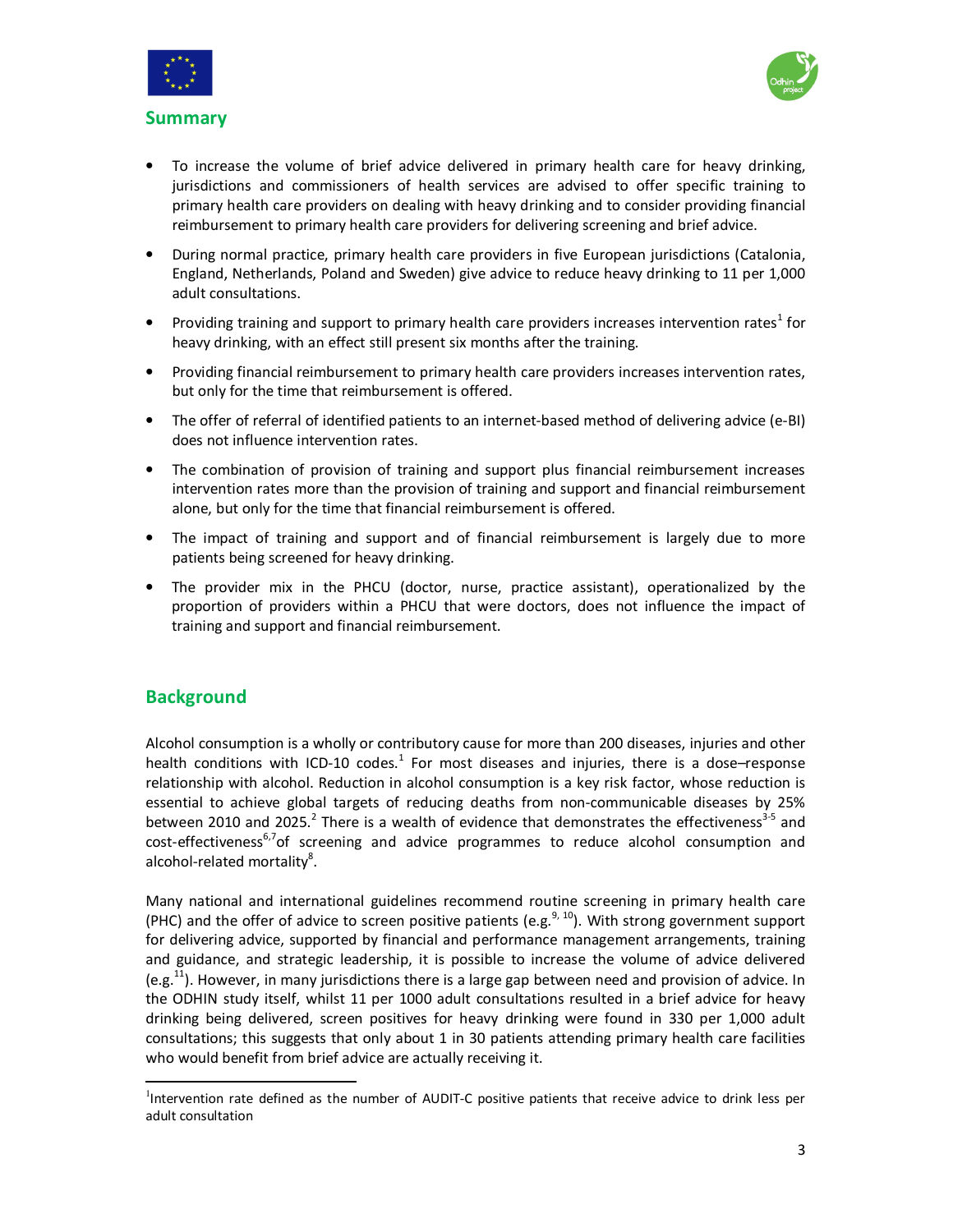



Some of the reasons for the gap in delivering brief advice to those at risk have been identified and include: substantial lack of knowledge and training among primary health care providers; lack of adequate resources and support; negative attitudes; and, time constrains in terms of perceived workload and work pressure for screening and advice activities.<sup>12</sup>

In the ODHIN study, we set out to see if we could close this gap by delivering training and support to PHC providers, by giving financial reimbursement for screening and brief advice activity, and by offering the opportunity of referring screen positive patients to an internet-based method of delivering advice (e-BI). We chose the option of e-BI, since there is evidence for its impact in reducing alcohol consumption<sup>13</sup>; referral to e-BI might be helpful as an organizational-oriented strategy in reducing the workload of healthcare professionals after identification of patients at risk and thus might increase screening activity of primary health care providers.

## **Methodology of work**

We recruited 24 primary health care units (PHCU) from each of Catalonia, England, the Netherlands, Poland and Sweden, 120 in all, with the study taking place between August 2012 and June 2014. Once the PHCU had agreed to take part in the trial, a 4-week baseline measurement period took place. After a 2-6 week gap, the PHCU entered a 12-week implementation period, with each PHCU randomly allocated to one of eight groups as follows:

- 1. *Control Group:* The control group were given a package containing a summary card of the national guideline recommendations for screening and advice for hazardous and harmful alcohol consumption, without demonstration.
- 2. *Training and support (TS):* In addition to receiving the same package as the control group, the TS group were offered two initial 1-2 hours face-to-face educational trainings, and one (10-30 minutes) telephone support call to the lead PHCU contact person during the 12-week implementation period. If necessary one additional face-to-face training of 1-2 hours duration was offered. The training addressed knowledge, skills, attitudes, and perceived barriers and facilitators in implementing screening and advice, combining theory and practical exercises. Each country used an adapted existing country-based TS package.
- 3. *Financial reimbursement (FR):* Financial reimbursement groups were paid for screening and advice activities, with rates based on existing country-specific financial reimbursement for clinical preventive activities. In Catalonia, a maximum ceiling payment of €250 per provider was established, and fees were calculated based on the average individual performance of the 12-week implementation period. A minimum rate had to be met in order to receive any payment, and above this rate, the amount increased proportionally up until the maximum of €250. In England, fees were €6 per screening and €25 per advice, with a maximum ceiling rate of €2200 per PHCU. In the Netherlands, fees were €9 per screening and €13.50 per advice, with a maximum ceiling rate of €1250 per provider unit. In Poland, fees were €1.25 per screening and €10 per advice, with no ceiling rate. In Sweden, fees were €2 per screening and €15 per advice with a maximum ceiling rate of €3300 per PHCU. The type of advice that was reimbursable differed by country. In Catalonia and the Netherlands, reimbursement was given for any of delivering oral advice; giving an advice leaflet; referring to the e-BI programme; or referral to another provider in or outside the PHCU. In Sweden, reimbursement was given for any of delivering oral advice; referring to the e-BI programme; or referral to another provider in or outside the PHCU.In England and Poland,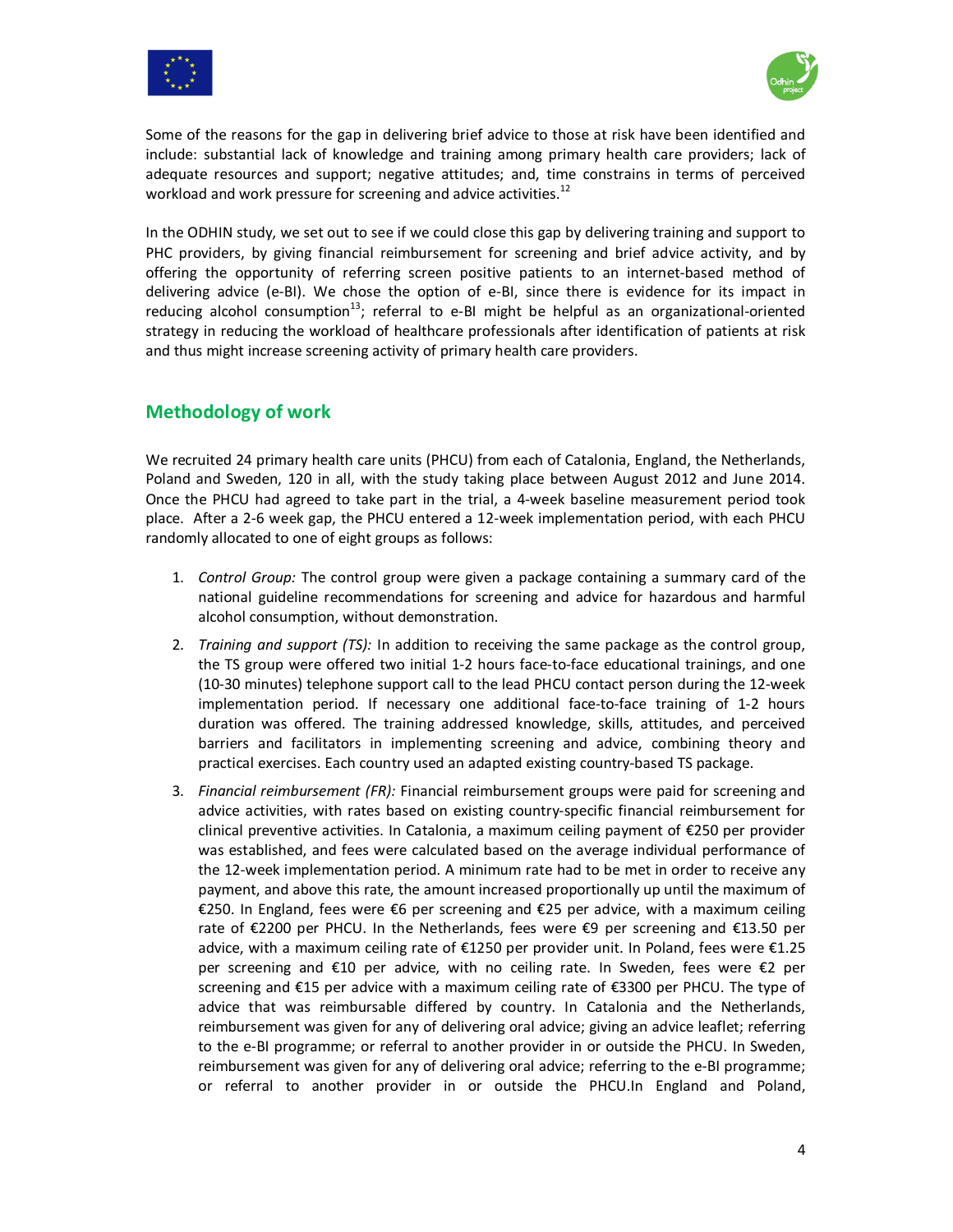



reimbursement was given for either delivering oral advice; or, referring to the e-BI programme.

- 4. *e-BI:* In addition to receiving the same package as the control group, the e-BI group were asked to refer identified at risk patients with an e-leaflet containing unique log in codes to an approved e-BI specific package, which was country specific. The website included: log in facility to allow monitoring of the patient (i.e. patient actually log-in); suitable brief screening tool with ability to calculate score and give feedback (i.e. intervention); appropriate information on sensible drinking guidelines; information on impact of alcohol on health and wellbeing; and a drink diary facility.
- 5. *TS and FR:* The TS and FR received the control group package, training and support, and the financial reimbursement as described above.
- 6. *TS and e-BI:* The TS and e-BI group received the control group package, training and support as above, and were asked to refer identified at risk patients to e-BI as above.
- 7. *FR and e-BI:* The FR and e-BI group received the control group package, were asked to refer identified at risk patients to e-BI, and received financial reimbursement as described above.
- 8. *TS, FR and e-BI:* The TS, FR and e-BI group received the control group package and training and support as above. They were asked to refer identified at risk patients to e-BI and received financial reimbursement as described above.

At the end of the 12-week implementation period, there was a six month gap before the final followup period; during the gap, no implementation strategies were delivered, apart from ensuring that each PHCU had sufficient e-BI referral leaflets.

PHCUs were asked to screen all adult patients (aged 18 years plus) for heavy drinking using AUDIT-C and to deliver brief alcohol advice of 5-15 minutes duration to screen positives. Screen positives were defined in Catalonia and England as men and women who scored ≥5 on AUDIT-C, and in Poland, Netherlands and Sweden as men who scored ≥5 and women who scored ≥4 on AUDIT-C.Providers who were allocated to e-BI activity were asked to refer screen positive patients to a computerized advice programme, taking a few minutes to explain why the patient ought to log on to the web site.

Screening and brief advice activity was measured at five time points: during the 4-week baseline period, during each of the three consecutive 4-week blocks during the 12-week implementation period, and during a 4-week follow-up period that commenced six months after the end of the 12 week implementation period, using paper tally sheets, with the exception of Catalonia, where electronic patient records were used. The tally sheets included AUDIT-C questions, AUDIT-C scores, and tick boxes to indicate the type of advice that was delivered.

For each of the measurement periods, the intervention rate was defined as the number of AUDIT-C positive patients that received one or more of oral advice, an advice leaflet, referral to the e-BI programme, or referral for advice to another provider in or outside the PHCU, divided by the total number of adult consultations per PHCU.

In analysing the results, we used a factorial design, so that we would have enough statistical power to detect small changes in a relatively small study (120 PHCU). A factorial design recognises that when evaluating the impact of, for example, training and support, we compare PHCU that received training and support with those that did not. Thus, the comparison also compares PHCU with training and support plus financial reimbursement versus PHCU with just financial reimbursement. The study also had what is called a hierarchical structure: PHCU within any one country are more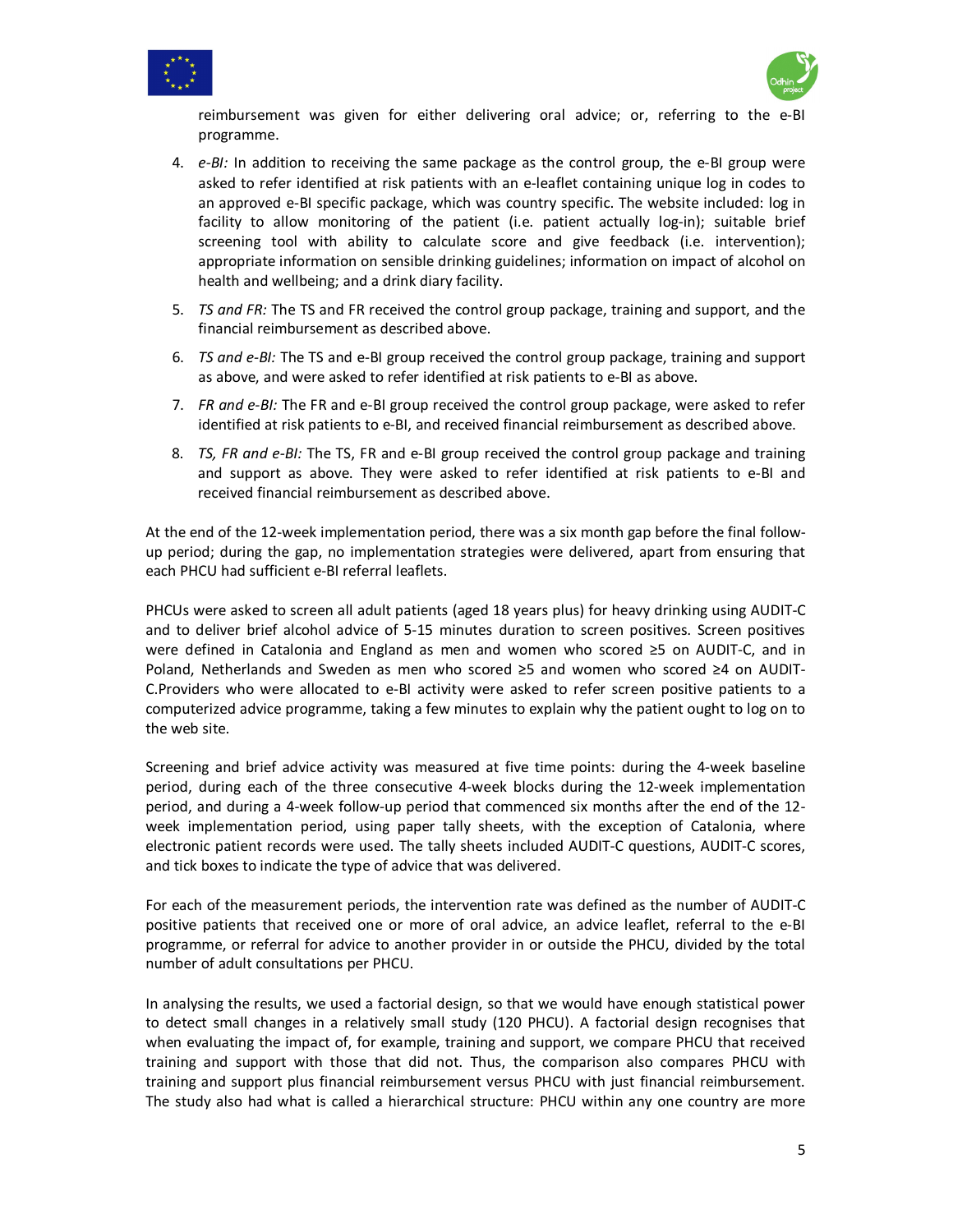



likely to be similar to each other than to PHCU in other countries. This hierarchical structure can affect the results of statistical tests, so we took this into account in our analyses.

## **Results**

During the four week baseline period, 11.1 per 1,000 adult consultations per PHCU resulted in a brief advice being given to an at risk patient.

**Figure 1** displays the intervention rates per 1,000 adult consultations for: practices that received 2-4 hours of training and support (TS+) for advising heavy drinking patients and for practices that did not (TS-); for practices that received modest financial reimbursement for screening and advising heavy drinking patients (FR+) and for practices that did not (FR-); and for practices that had the opportunity to refer identified heavy drinking patients to an internet-based advice programme (eBI+) and for practices that did not(eBI-).

Practices that received training and support had a 69% higher intervention rate during the 12-week implementation period than practices that did not receive training and support (p<0.001), and a 41% higher rate at 6-month follow-up (p<0.05). This was largely due to increases in screening rates. Practices that received financial reimbursement had a 125% higher intervention rate during the 12 week implementation period (when the financial reimbursement was available) than practices that did not receive financial reimbursement ( $p<0.001$ ), largely due to increases in screening rates, but not a higher rate at 6-month follow-up. The offer of the e-BI programme did not influence the intervention rates.

**Figure 1** Mean intervention rates for heavy drinking per 1,000 adult consultations with and without training and support (TS), financial reimbursement (FR) and opportunity to refer identified patients to internet-based advice (eBI) over the 12-week implementation period (weeks 1-12) and at the follow-up period, which occurred six months after the implementation period was completed.



**Figure 2** displays the intervention rates per 1,000 adult consultations forpractices that received a combination of the interventions in pairs or all three together compared with those that did not. Practices that received a combination of training and support plus financial reimbursement had a 280% higher intervention rate during the 12-week implementation period than practices that did not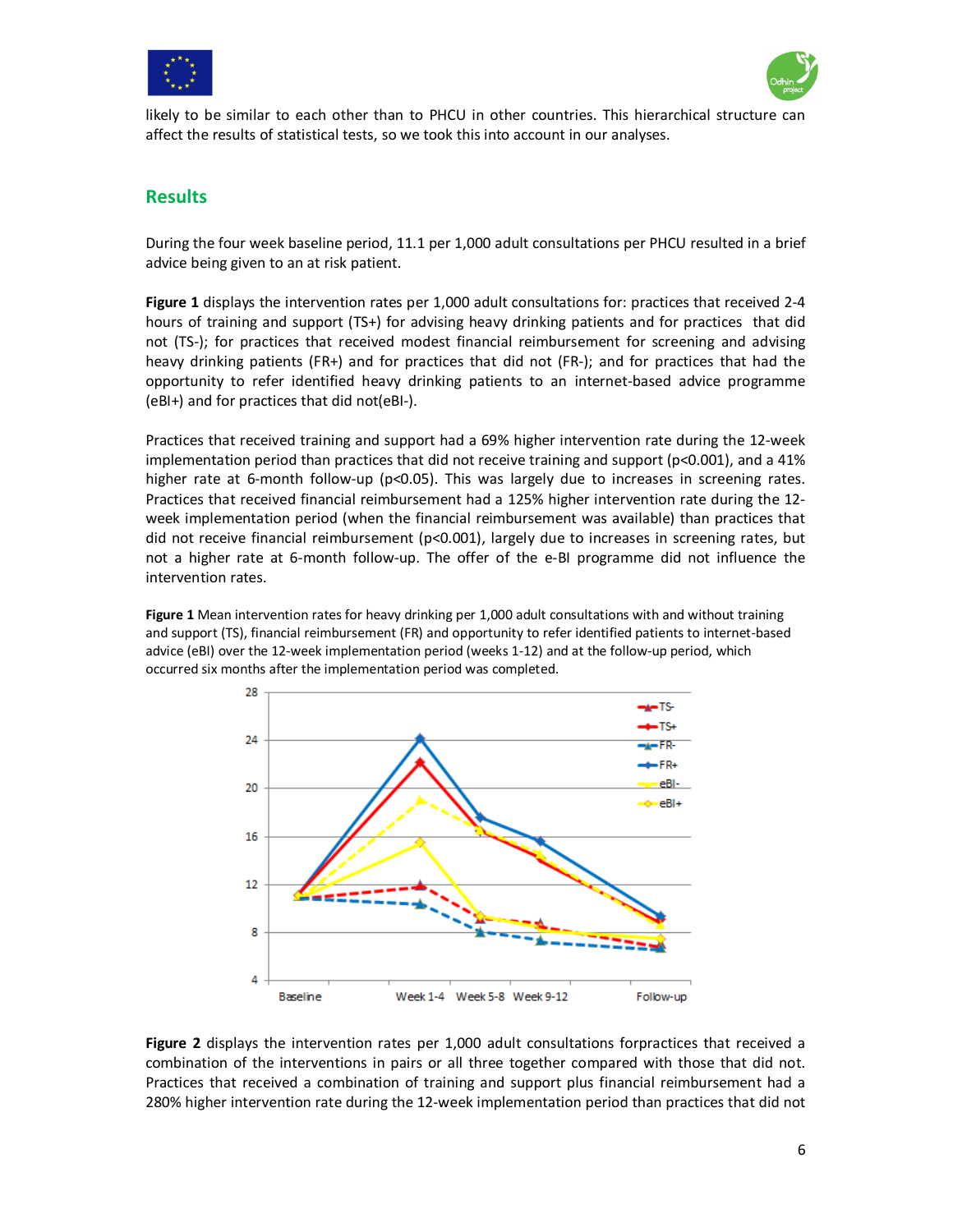



receive the combination training and support (p<0.001), and an 80% higher rate at 6-month followup (p<0.05); the combination had a higher impact during the 12-week implementation period than either training and support (165% higher; p<0.001) or financial reimbursement (102% higher; p<0.001) alone. Practices that received all three interventions had a 144% higher intervention rate during the 12-week implementation period than practices that did not receive the combination of all three (p<0.01), an effect that was not present at 6-month follow-up.

**Figure 2** Mean intervention rates for heavy drinking per 1,000 adult consultations with and without combinations of the interventions over the 12-week implementation period (weeks 1-12) and at the follow-up period, which occurred six months after the implementation period was completed.



The rates dropped off during the 12-week implementation period, more so between weeks 1-4 and weeks 5-9. We checked to see if just looking at the rates during weeks 9-12 (rather than all 12 weeks) influenced the findings; it did not.

We also checked to see if any characteristics of the providers (their profession, gender or age) or any characteristics of the patients (number of registered patients, adult consultation rate, age and gender of screened patients) influenced the findings; they did not.

Strengths of our study include its factorial design, which ensured that it had sufficient power to detect small changes with a relatively small number of PHCU (120), and its implementation across five different European jurisdictions, with differing health system financing and management structures. Weaknesses of our study include the record sheet used to measure AUDIT-C listed tickbox options for giving advice, in itself an organizational intervention to support provider behaviour, and that completion of the record sheet was made by the provider, with no independent check that advice was actually carried out.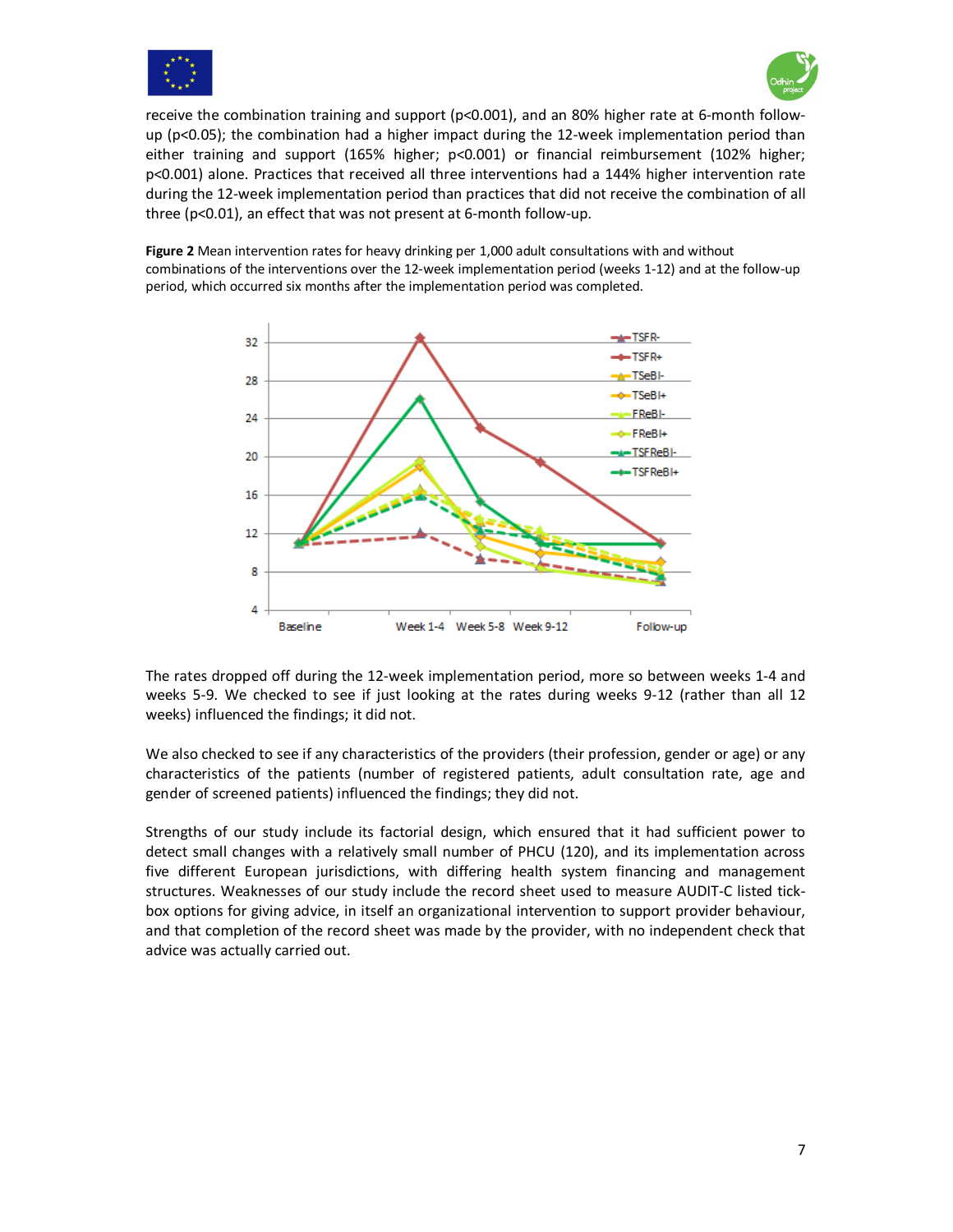



## **Conclusions**

Two to four hours of training and support leads to higher intervention rates during a 12-week implementation period, an effect that was partially maintained six months after the end of the implementation period.

Modest financial reimbursement is associated with higher intervention rates for the time of reimbursement, an effect that is not maintained when the financial reimbursement ceases.

The combination of training and support and financial reimbursement is far more effective in its association with higher intervention rates than either training and support or financial reimbursement alone.

The offer of being able to refer screen positive heavy drinkers to an internet-based brief advice programme does not lead to more patients being screened.

Characteristic of the providers and of the patients who consult them do not influence the impact of training and support or of financial reimbursement.

## **KEY RECOMMENDATIONS FOR SERVICE COMMISSIONERS AND POLICY MAKERS**

#### **Increase training and support**

Given the modesty of training and support (less than 4 hours face-to face training) and the finding that these increase implementation of screening and brief advice programmes, it would be expedient to offer training and support in screening and brief advice programmes for heavy drinking to all PHCU providers.

#### **Further testing of financial reimbursement**

Financial reimbursement programmes to increase the volume of screening and brief advice activity should be further tested and refined, given the impact on intervention rates registered in the ODHIN trial during the period when providers were paid-per-performance. The findings of ODHIN suggest that, if financial reimbursement is to be introduced, it should always be combined with training and support initiatives.

#### **E-BI programmes directly to drinkers**

The ODHIN results do not support offering e-BIs through primary health care providers. For the time being, it might be preferable to offer e-BI programmes directly to drinkers, whilst more studies are undertaken to explore how referral to e-BI could be better organized and implemented.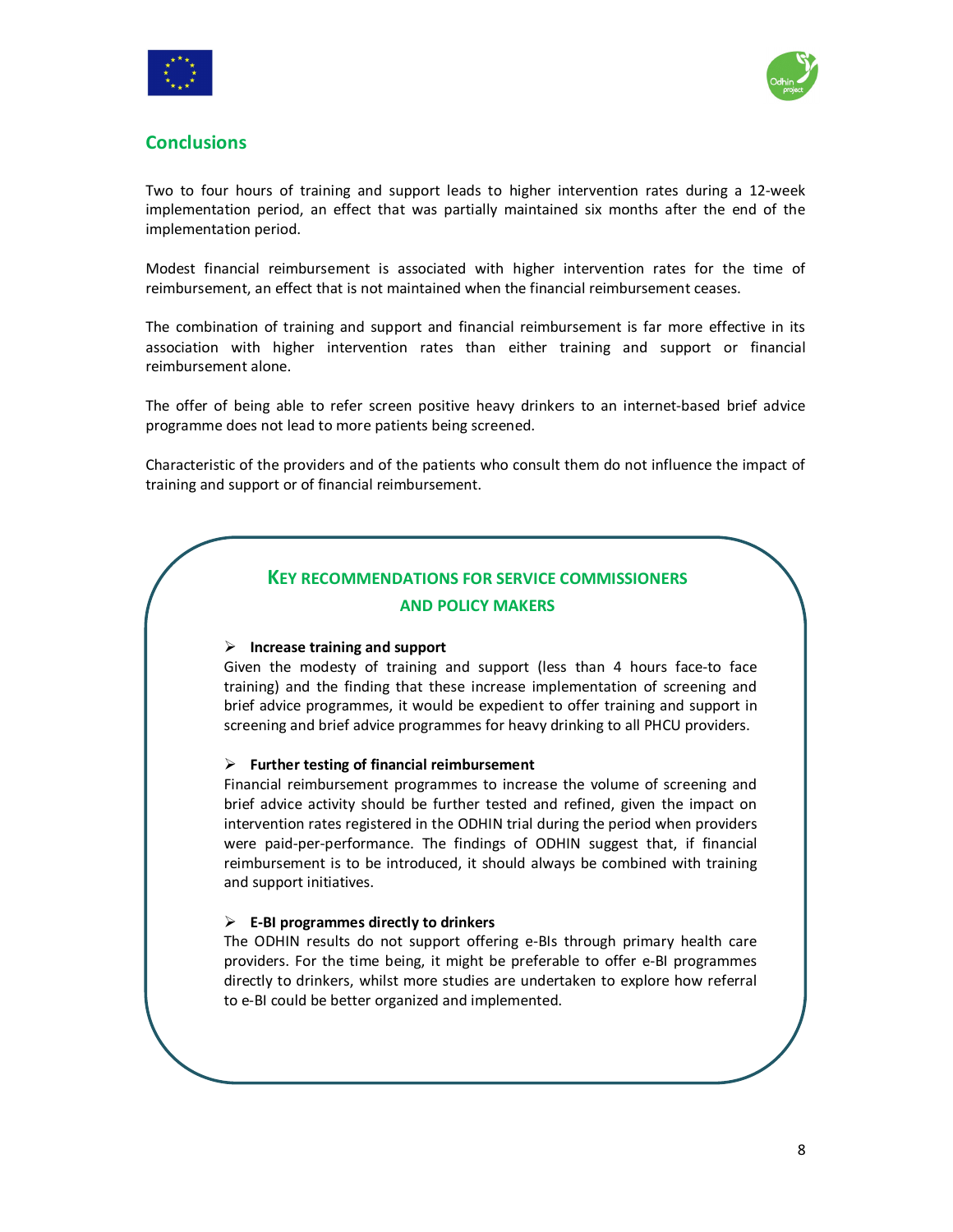



## **Practical advice for implementation based on the ODHIN RCT experience**

The ODHIN RCT has not only provided new evidence on how to best enhance the uptake of screening and brief advice for heavy drinking by health professionals in primary health care settings, but has also been a great opportunity to deal with the practicalities of designing, fine-tuning and implementing these new interventions. ODHIN scientists faced the challenge of introducing training and support, financial reimbursement and e-BI in five different healthcare systems, tailored to the local particularities, but following a common core structure and content, also based international guidelines. We would therefore like to include here a compendium of what we consider practical lessons learnt through the ODHIN trial, based on our experienceorganising and carrying out these strategies in 120 primary health care units, involving approximately 750 health care providers. Some of these considerations may seem the obvious way forward, but our experience proved that, once we sat down to look at the detail of delivering the strategies,much talk and thought on different alternatives arose amongst and within the five country teams. Therefore, we consider this as useful information advising developers of future training and support, financial reimbursement or e-BI within programmes for heavy drinking. As training and support has proved to be the most effective intervention, the lion's share of the advice focuses on this strategy; nevertheless, we have included considerations also for financial reimbursement and e-BI, were they to be implemented.

## **ADVICE FOR IMPLEMENTING TRAINING AND SUPPORT ON DEALING WITH HEAVY DRINKING IN PRIMARY HEALTH CARE SETTINGS**

Organizational aspects

- Schedule the face-to-facetraining sessions well in advance and taking into account the work schedules of providers. If possible, schedule with a PHCU contact person using one of the timeslots usually dedicated to staff training or meetings.
- Hold the training sessions in the PHCU premises, or as close a location as possible. This will save time and reduce the number of non-attenders.
- Group training sessions have proved to be effective and also offer the opportunity to share doubts and views with peers.
- Provide backup documentation (training manuals, illustrative videos, etc.) to all trainees, both for those unable to attend and as go-over material for those who did.
- Support via telephone is suggested to be offered between the two face-to-face sessions, with at least one contact person per PHCU attending.

#### T&S features

- Use professional qualified trainers familiarised with dealing with heavy drinking themselves.
- Use validated national training packages, but adapted to the local particularities.
- Pilot-test the training packages with trainers, as they will provide valuable feedback to fine-tune the content, and likely questions and answers can be identified.
- Training packages should combine theory and practice. The goal should not just be to get providers merely to experience training, but also to achieve a process by which the training is actively tried out in practice and reported back on (to see what works, helps, is useable, etc.).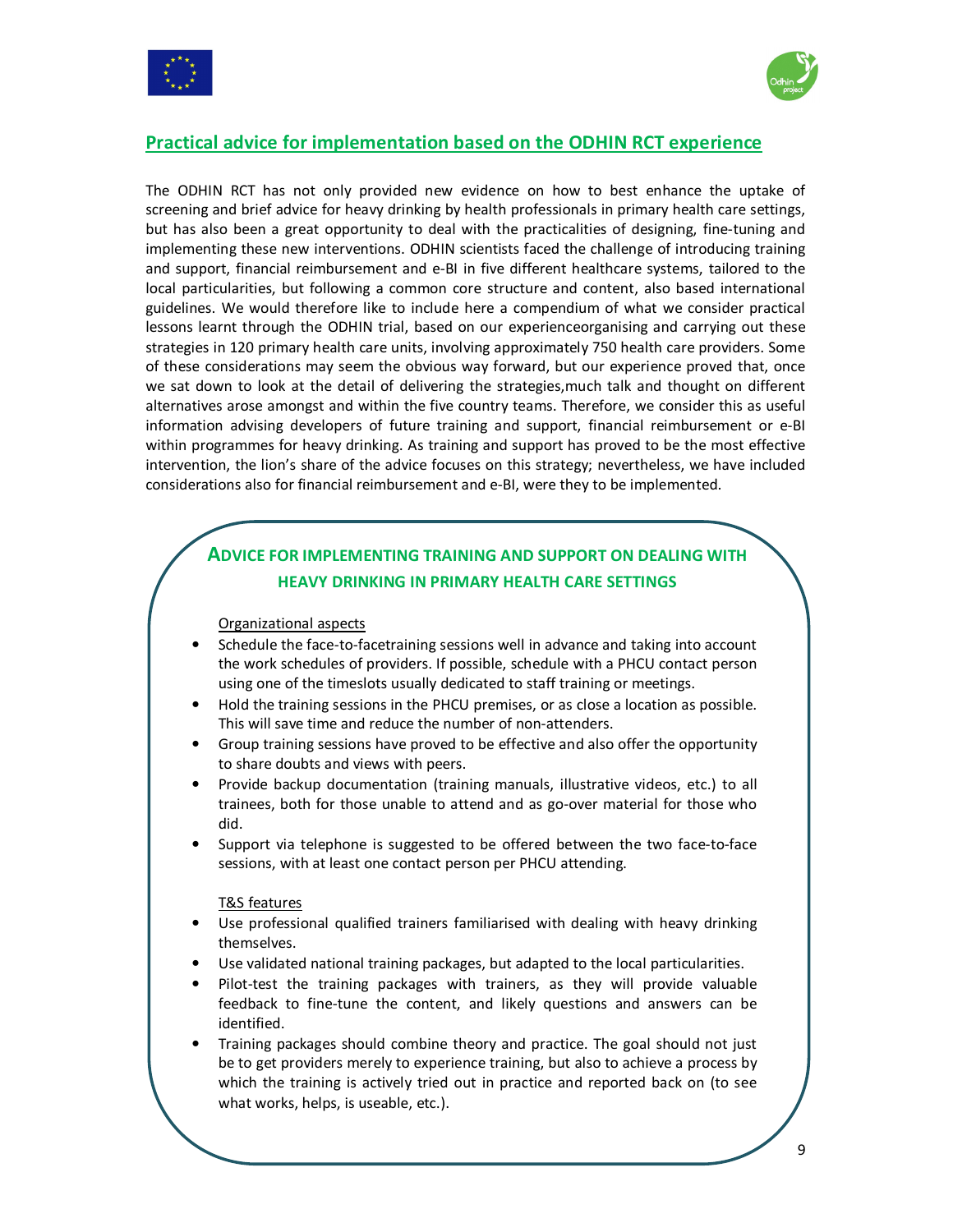

1

• Training sessions and support are to address improving knowledge, skills and attitudes, and perceived barriers and facilitators for implementing SBI. We suggest the following contents, split into a minimum of two 1-2 hour sessions:

- o Knowledge (theoretical):
	- - Prevalence of hazardous/harmful alcohol consumption and its consequences (e.g. disease, costs involved, etc.)
	- -Background SBI / relevance of applying SBI activities
	- -Available instruments/ methods for SBI
	- -Protocol for delivering simple structured advice
	- -Stages of behavioural changes<sup>14</sup> and its relationship to BI
- o Skills (role-play/ practice based situations)
	- **The use of screening instruments**
	- -Process of linking screening to brief interventions
	- -Brief Intervention methods
	- - $FRAMES<sup>2</sup>$  approach<sup>15</sup>
- o Attitudes (practice based situations)
	- -Interests in managing alcohol issues
	- **•** Open discussion or results of SAAPPQ<sup>3</sup> attitudes<sup>16</sup> can be used to start up the discussion.
		- Experiences of a supportive working environment (i.e. availability of necessary tools (e.g. screening instruments, counselling materials), support of peers or other organizations).
		- Role security/therapeutic commitment (i.e. confidence in SBI; motivated to apply SBI
		- Satisfaction (i.e. comfort with SBI)
- o Perceived barriers and facilitators
	- -Open discussion of experienced barriers and facilitators
	- **Tips and tricks: how can these barriers be solved?**
	- -Peer feedback: sharing lessons & experiences
	- Trainers: availability of necessary tools and materials
- Ensure the balance between scientific evidence/relevance and accessibility for the non-technical audience. Present key data justifying the importance of doing SBI for heavy drinking, but then show that actually doing SBI can be straightforward, by using a non-sophisticated vocabulary and providing real-life examples.
- If possible, use audiovisual material such as videos,as this is especially useful for learning how to respond in certain circumstances and deal with different reactions of the patients.
- It is important to encourage providers to share their experience with other colleagues, both face to face and via telephone support.
- A minimum training of 4 hours has proved to be effective in increasing intervention rates. However, we do not yet know if a more in-depth training would be even more effective or not. In light of this evidence, we could recommend a programme based on short training sessions with a wide reach, rather than more intensive training but for a smaller proportion of PHC providers.

<sup>2</sup> FRAMES: Structured and personalized Feedback on risk and harm; emphasis on the patient's personal Responsibility for change; clear Advice to the patient to make a change in drinking; a Menu of alternative strategies for making a change in behaviour; delivered in an Empathic and non-judgemental fashion; an attempt to increase the patient's confidence in being able to change behaviour ("Self-efficacy"). <sup>3</sup>SAAPPQ: Shortened Alcohol and Alcohol Problems Perception Questionnaire.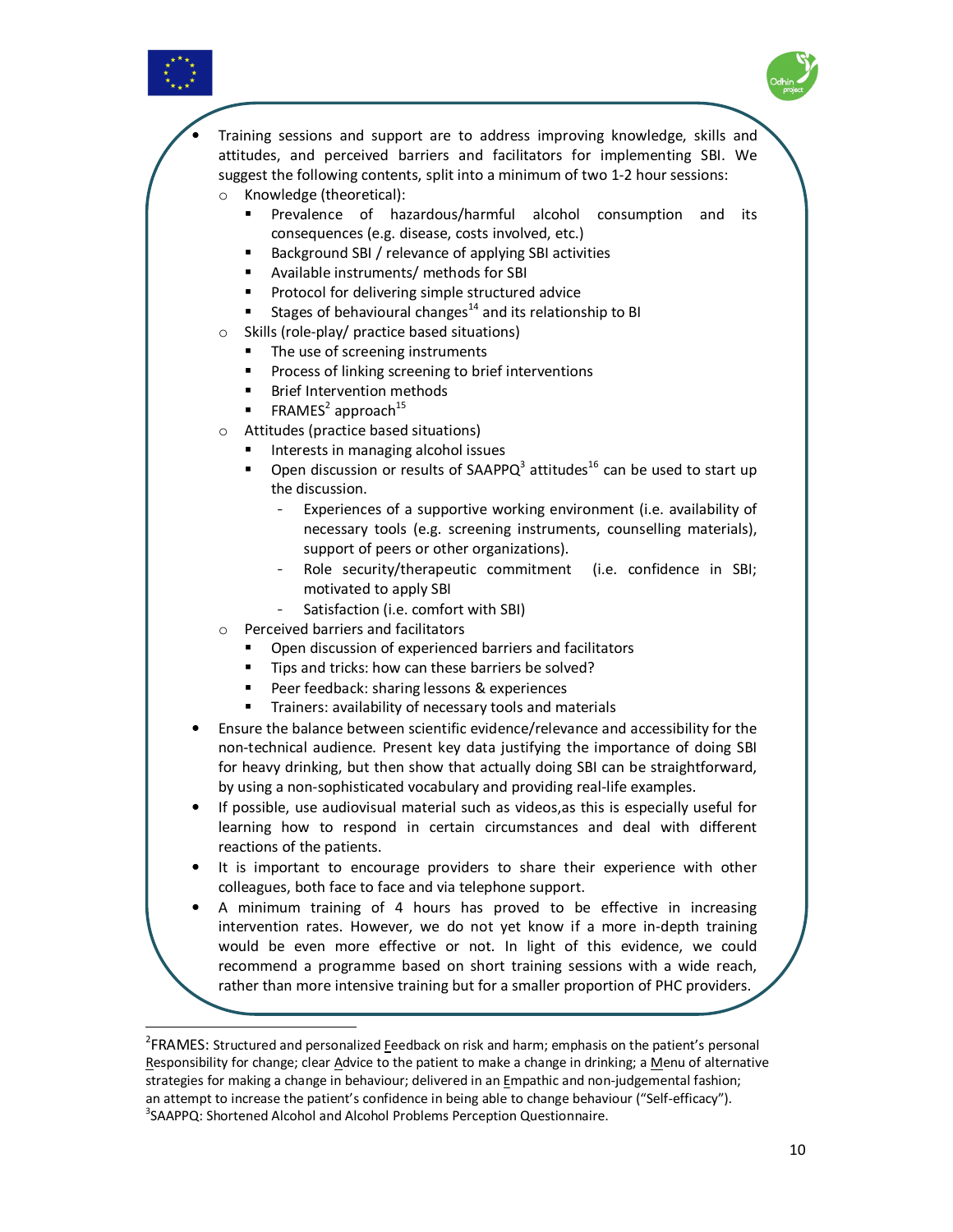



## **ADVICE FOR IMPLEMENTING FINANCIAL REIMBURSEMENTFOR DEALING WITH HEAVY DRINKING IN PRIMARY HEALTH CARE SETTINGS**

- It is not necessary to offer large rewards. Small amounts have proved to be effective.
- The payment-per-performance should be designed based on the usual financial incentive models applied in each primary health care system.
- Clear instructions on how the financial reimbursement will be calculated and paid for should be given to all providers.
- Pilot test the incentive system, including data collection, data analysis and calculation of corresponding amounts. This will enable identifying and solving any possible data issues in due time.
- As a way to enhance each provider's accountability and motivate selfimprovement, set up a monitoring system that will allow the performance rates to be registered and fed back to each provider on an individual basis.
- Offer financial reimbursement in combination with training and support, as to ensure the quality of the care delivered.

## **ADVICE FOR IMPLEMENTING E-BI FOR DEALING WITH HEAVY DRINKING IN PRIMARY HEALTH CARE SETTINGS**

Although the findings of the ODHIN study suggest offering e-BI directly to citizens at this stage, rather than through their PHC providers, in future incorporation of e-BI into primary health care (PHC) settings, the following considerations could be taken into account:

- E-BI websites should be pilot-tested and adapted ensuring user-friendliness. One audience to pilot test the websites should be PHC providers themselves, as their input is relevant (if they don't like it, they won't refer patients to it!).
- E-BI should include compatible screening tests as those used in primary health care, and brief advice messages should be coherent with advice used in PHC.
- All providers who are to refer patients to e-BI should be familiarised with the website. In order to do so, they should be provided unique login codes, monitored, and reminded to log in and explore the website in case of not doing so.
- A helpline should be available to solve any doubts on the website content and functions.
- When patients enter the e-BI and create an account, they should receive reassuring messages insisting that all data is anonymous and not shared with health care providers (or anybody else), unless they give permission for this information to be shared, using a customizable and detailed permission-tool.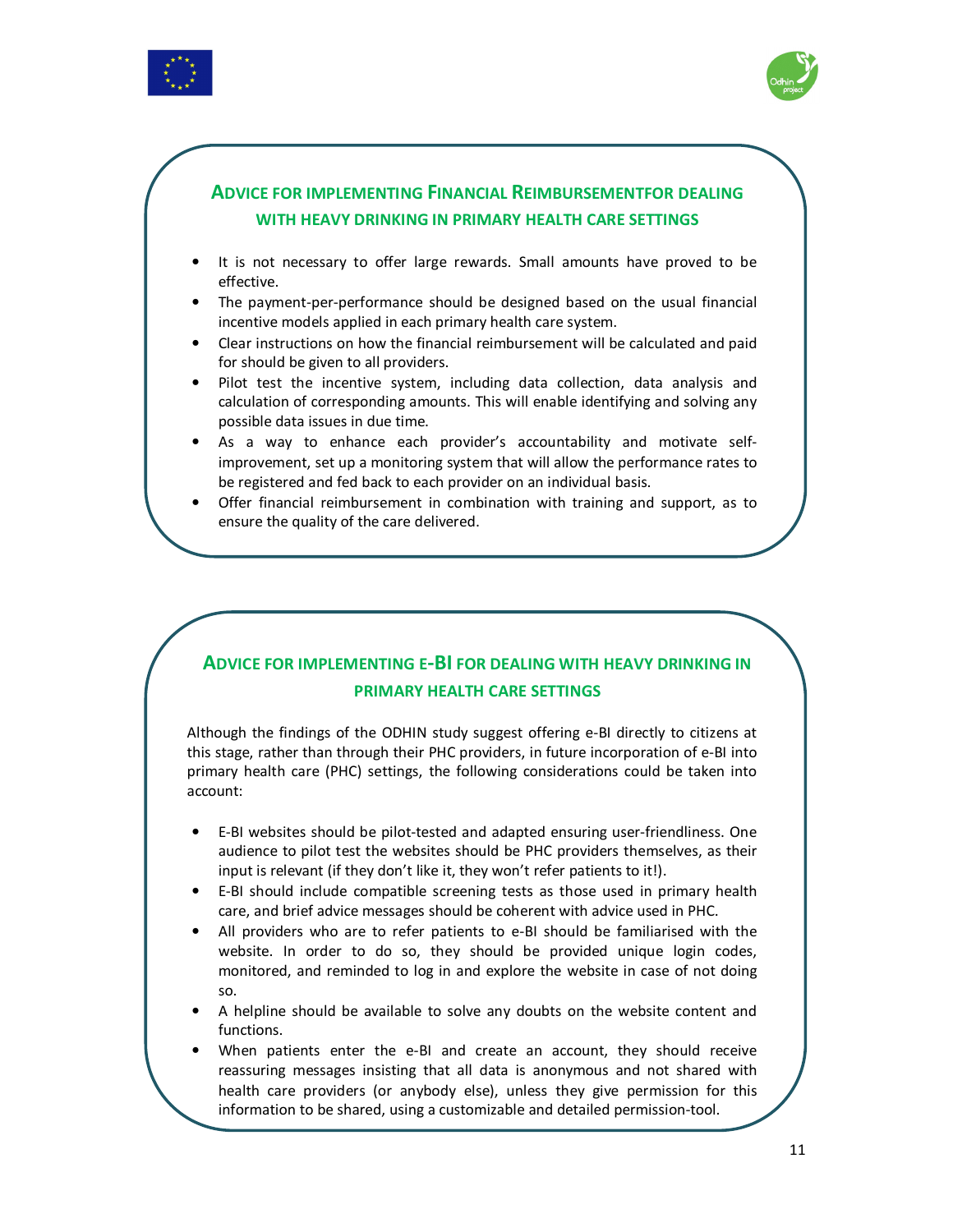



## **Acknowledgements**

We thank all participating PHCUs and practitioners for their support with the trial.We thank the Catalan society of Family and Community Medicine, the Catalan Association of Family and Community Nursing and the Alcohol Network of Referents on Alcohol (XaROH) of the Programa Beveu Menys, who collaborated in the implementation of the trial in Catalonia. We thank Sebastián Calero from the Catalan Health Institute's Healthcare Issues' Area of Clinical Development, Carmen Olmos and Manuel Iglesias from the eCAP Functional Competences Centre and Manuel Medina, Francesc Fina, Leonardo Méndez and Eduard Hermosilla from the Information system for research development in primary health care (SIDIAP database) for supporting the Catalan ODHIN team in the adaptation of the electronic medical records (eCAP) and in the data extraction for the trial.

The research leading to these results or outcomes has received funding from the European Union's Seventh Framework Programme for research, technological development and demonstration under grant agreement no 259268 – Optimizing delivery of health care intervention (ODHIN). Participant organisations in ODHIN can be seen at: www.odhinproject.eu. Radboud university medical centre received co-funding from The Netherlands Organisation for Health Research and Development (ZonMW, Prevention Program), under Grant Agreement nº 200310017 – ODHIN – Optimizing delivery of healthcare interventions in the Netherlands, according Art.II.17 of the FP7 EC Grant Agreement.Colin Drummond is partly funded by the NIHR Biomedical Research Centre for Mental Health at South London and Maudsley NHS Foundation Trust and King's College London and partly funded by the NIHR Collaborations for Leadership in Applied Health Research and Care South London at King's College Hospital NHS Foundation Trust. Pomeranian Medical University in Szczecin received co-funding for the ODHIN project from the Polish science financial resources in the years 2012-2014. The views expressed are those of the author(s) and not necessarily those of the NHS, the NIHR, the Department of Health, or the European Commission.

### **References**

- 1. World Health Organization (2014). Global status report on alcohol and health 2014. Geneva: World Health Organization.
- 2. Kontis, V., Mathers, C. D., Rehm, J., et al. (2014). Contribution of six risk factors to achieving the "25×25" NCD mortality reduction target. *Lancet* {Epub ahead of print May 3] http://dx.doi.org/10.1016/ S0140-6736(14)60616-4
- 3. Kaner, E. F., Beyer, F., Dickinson, H., et al. (2007) Effectiveness of brief alcohol interventions in primary care populations. *Cochrane Database Syst Rev*, 18(2):CD004148.
- 4. Jonas, D. E., Garbutt, J. C., Amick, H. R., et al. (2012) Behavioralcounseling after screening for alcohol misuse in primary care. *Ann Intern Med*. 157:645-54.
- 5. O'Donnell, A., Anderson, P., Newbury-Birch, D., et al. (2014) The impact of brief alcohol interventions in primary healthcare: A systematic review of reviews *Alcohol and Alcoholism*. 49(1):66-78.
- 6. Purshouse, R., Brennan, A., Rafia, R.et al. (2013) Modelling the Cost-Effectiveness of Alcohol Screening and Advice in Primary Care in England. *Alcohol Alcohol* 48, 180-188.
- 7. Angus, C. et al. (2014: Cost-effectiveness of a programme of screening and Advice for alcohol in primary care in Italy. *BMC Family PHCU* 15:26. doi:10.1186/1471-2296-15-26
- 8. McQueen, J., Howe, T. E., Allan, L. et al. (2011) Advice for heavy alcohol users admitted to general hospital wards. *Cochrane Database Syst Rev* 8:CD005191.
- 9. National Institute for Health and Clinical Excellence. Alcohol-use disorders preventing the development of hazardous and harmful drinking.http://guidanceniceorguk/PH24. 2010.